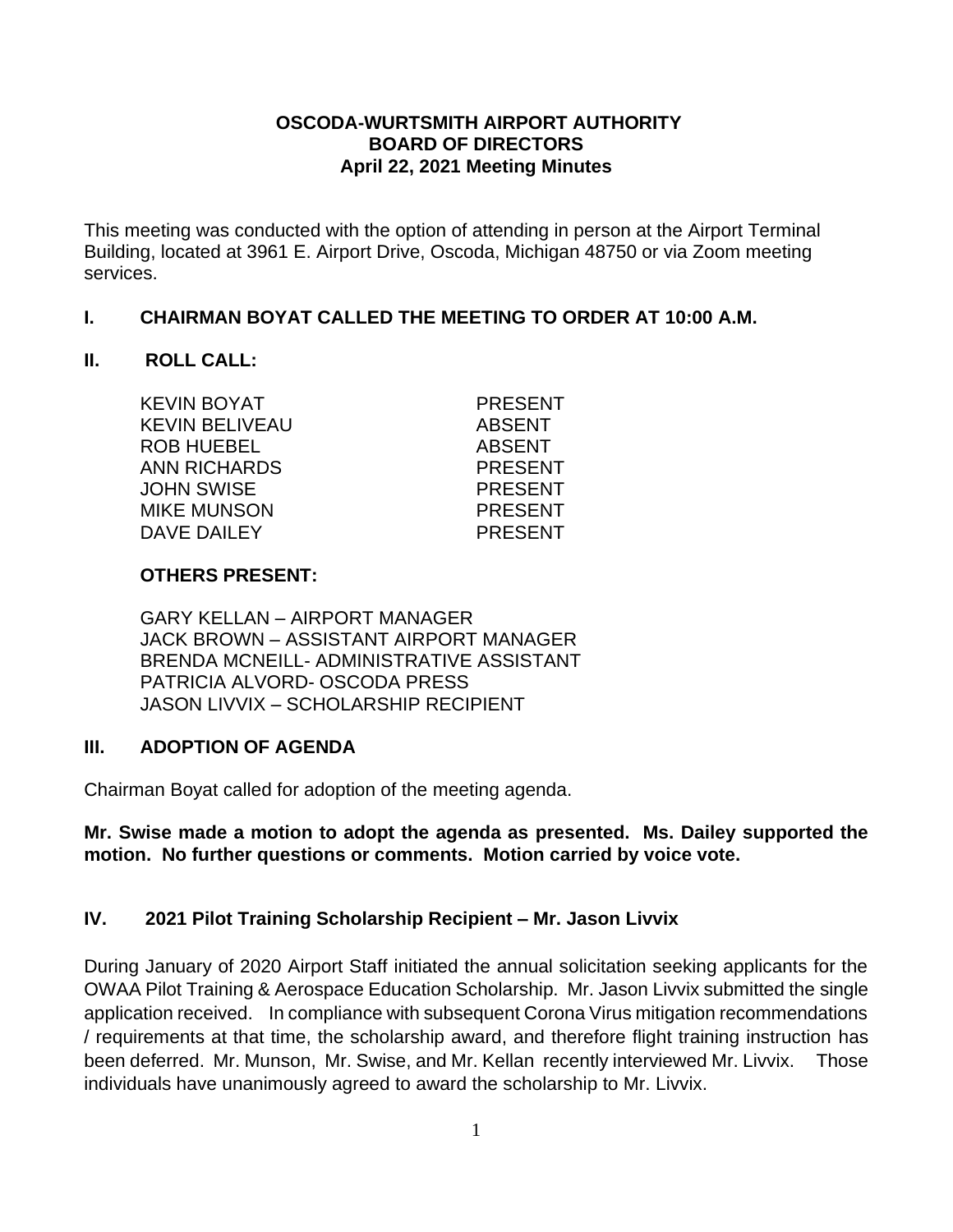Mr. Livvix spoke about his life-long interest in pursuing a private pilot license and he thanked members of the Airport Board for awarding the scholarship to him.

As a related point of information, Mr. Kellan informed members of the Airport Board that Staff has not conducted a 2021 solicitation for scholarship applications while the 2020 award remained pending.

# **V. Approval of March 18, 2021 Meeting Minutes**

Mr. Boyat called for a motion to approve the March 18, 2021 meeting minutes.

# **Mr. Munson made a motion to approve the March 18, 2021 meeting minutes. Ms. Richards supported the motion. No further questions or comments. Motion carried by voice vote.**

# **VI. March 2021 Financial Report**

Mr. Swise and Mr. Kellan reviewed bank statements and financial transactions during the month of March 2021. A listing of bills processed for payment during March, totaling \$ 87,196.00, was provided to the board. Mr. Kellan noted that the monthly deposits, totaling \$293,597.58, substantially exceed typical monthly revenue. The additional funds include a one-time payment from OWA-LDFA -- in the amount of \$165,000. That payment serves as full reimbursement from OWA-LDFA for the agreed share of expenses associated with demolishing Building No. 5006.

**Mr. Swise made a motion to approve the March 2021 financial activities report - - which included payment transactions totaling \$ 87,196.00. Mr. Dailey supported the motion. Mr. Dailey, Yes, Mr. Swise, Yes, Ms. Richards, Yes, Mr. Munson, Yes, Mr. Boyat, Yes.** 

# **VII. Current Business**

# **A. USAF Mobility Guardian 2021 Exercise at OWA**

The United States Air Force– Air Mobility Command (USAF - AMC) is preparing to conduct an exercise named 'Mobility Guardian 2021'. This military exercise is scheduled for May  $13<sup>th</sup>$  – 27<sup>th</sup>, 2021. Representatives of the USAF-AMC have identified Oscoda-Wurtsmith Airport as a viable location for establishing a temporary base of operations in support of the exercise. Those activities include conducting flight operations involving six (6) air-to-air refueling capable aircraft and delivery / removal of equipment utilizing cargo carrying aircraft. Additionally, an encampment would be established for housing and feeding an estimated 300 – 350 military personnel.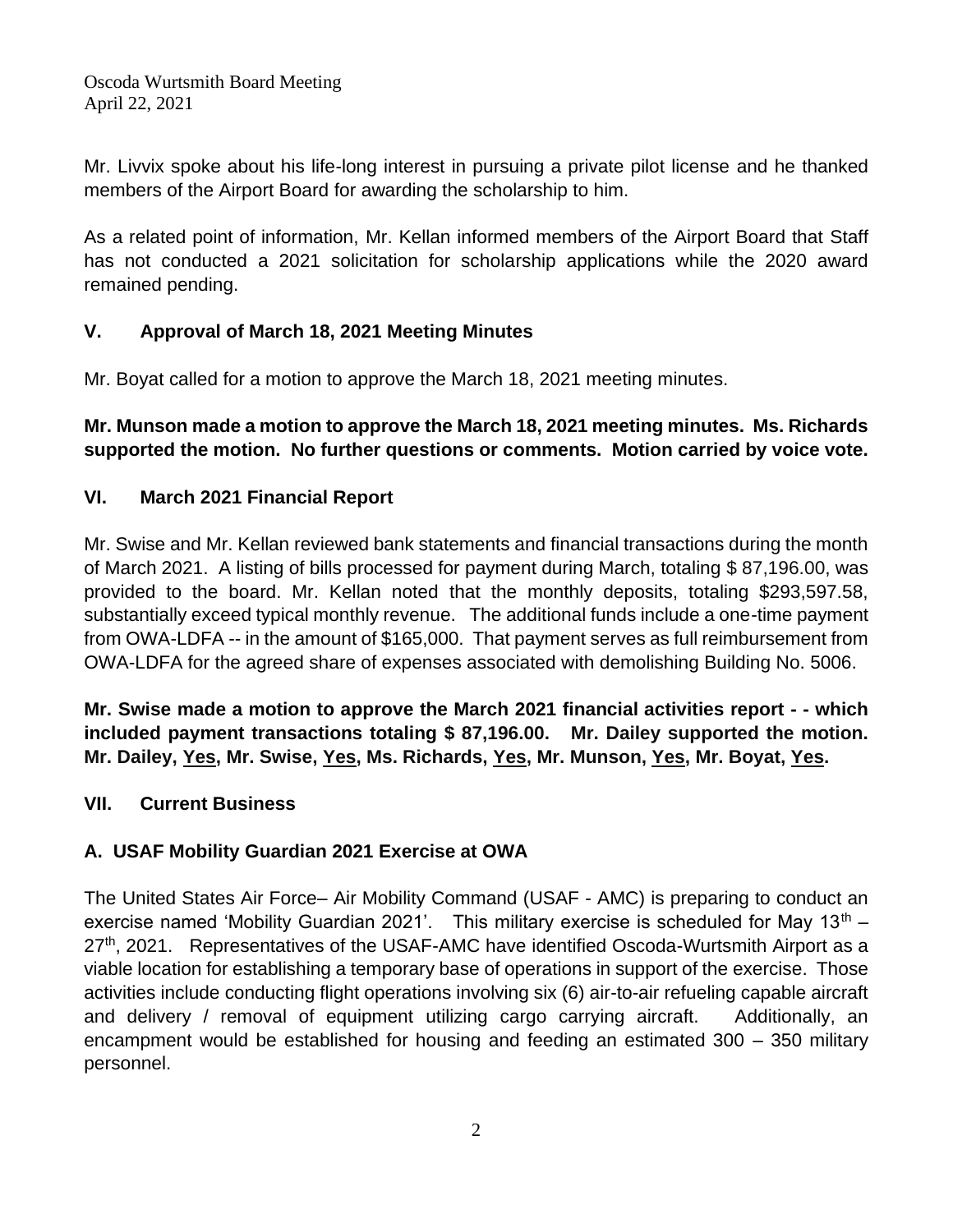USAF-AMC Exercise Director - - Lt. Col. Brian Thomasson and Public Affairs Officer - - Maj. Mark Graff have agreed to participate in this meeting via ZOOM. Lt. Col Thomasson presented a description of the Mobility Guardian exercise and the military operations to be conducted at Oscoda-Wurtsmith Airport.

Mr. Munson asked if there would be nighttime operations taking place. Lt. Col. Thomasson acknowledged that there will be some evening flight operations.

Mr. Dailey thanked Lt. Col. Thomasson for his militaryservice and said he is looking forward to having the Air Force presence back in the area. Mr. Boyat agreed.

Kalitta Air and Phoenix Flight Services have also agreed to provide use of airfield ramp spaces, hangars and to provide a variety of services in support of the Mobility Guardian exercise. Oscoda-Wurtsmith Airport Authority is asked to provide the services which are summarized below.

SAPR FA445221R0006 Attachment 3 Oscoda-Wurtsmith Airport Authority (OWAA) Service Specifications - Amendment 01

- 1. Beginning 01 April 2021 through 30 June 2021, OWAA shall provide the Government with access/use of the specified areas of OSC identified in Exhibit A – Approved OSC Land Uses.
	- Fence and gates currently not installed at OSC that are depicted in Exhibit A will be installed by the Air Force.
- 2. Daily, beginning 13 May 2021 through 27 May 2021, OWAA shall clear aircraft movement surfaces of foreign object debris (FOD).
- 3. For the time period 01 May 2021 through 10 June 2021, OWAA shall provide the Government with access to and use of the fire hydrant and sanitary sewer identified in Exhibit  $B - W$  ater and Sewer Connection – Amendment 01.

As indicated above, Item #3 involves providing metered water and sewage collection services via connections with utility systems that are owned and operated by Charter Township of Oscoda. Mr. Kellan explained that OWAA is registered to serve as an eligible vendor for providing services and materials for the Department of Defense (D.O.D.) In an effort to streamline the number of local vendors submitting claims for payment from the D.OD. - - it is envisioned that OWAA will serve as the water and sewer services vendor during this exercise. Therefore, OWAA will pursue reimbursements for water and sewer expenses from D.O.D. and thereafter reimburse Charter Township of Oscoda.

USAF-AMC has provided D.O.D. promulgated procurement and contract documents that define terms and conditions associated with providing support for USAF-AMC operations. With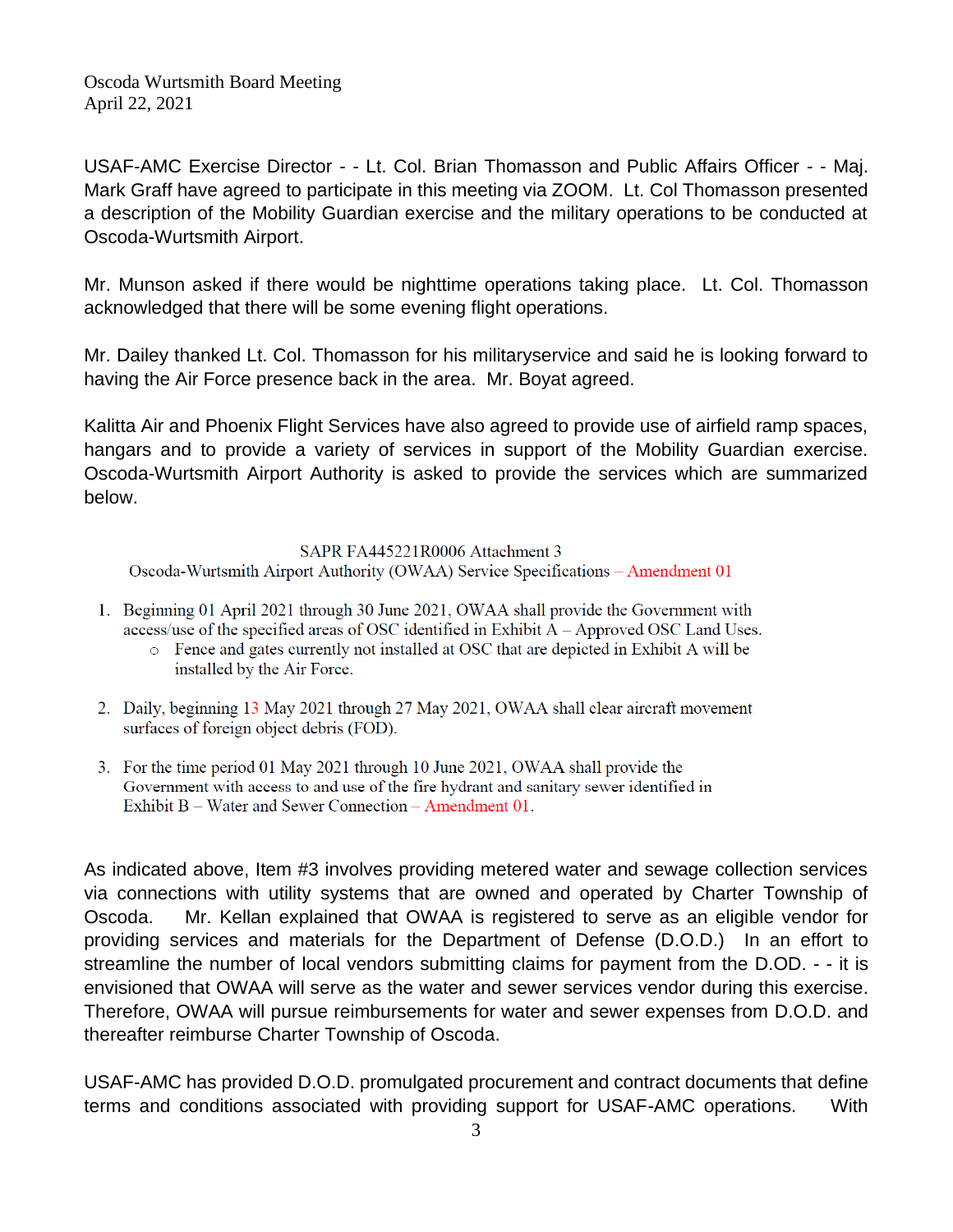assistance from the Airport Authority Attorney, those documents have been reviewed and are ready for signature.

**Mr. Munson made a motion for USAF-AMC to establish a temporary base of operations on Oscoda-Wurtsmith Airport and to provide authorization for Chairman Boyat and Airport Manager Kellan to sign the necessary contract documents. Mr. Dailey supported the motion. Ms. Richards, Yes, Mr. Munson, Yes, Mr. Dailey, Yes, Mr. Swise, Yes, Mr. Boyat, Yes. Motion carried.**

# **B. Pilot Training & Aerospace Education Scholarship – Annual Allocations**

Mr. Kellan reported that annual allocations for Student Pilot Training & Aeronautical Education Scholarships is typically \$3,000 per year. After the recent interview with the 2021 scholarship awardee, there was additional discussion among Board Members and Staff regarding the possibility of Mr. Livvix being awarded the amount of underspent scholarship from 2020 combined with the amount allocated for FY – 2021. In other words, per haps Mr. Livvix scholarship could be increased to \$6,000.

Mr. Munson provided a handout that describes anticipated pilot training costs amounting to greater than \$10,000. He explained the advantages associated with increasing the Scholarship amount - -so as to further close that financial gap.

Chairman Boyat expressed agreement with increasing the scholarship amount.

Mr. Dailey said in the past there have been recipients who have dropped out or taken a longer than usual amount of time in between lessons. He suggested in theses cases the money should be awarded to another person. Mr. Munson said he would be able to give status reports on what phase the recipient is in and how they are doing and will report back to the Board.

**Mr. Swise made a motion to increase the annual Pilot Training & Aerospace Education Scholarship award to \$6,000 beginning with the 2021 Scholarship recipient. His motion also includes increasing the annual Pilot Training & Aerospace Education Scholarship award to \$6,000 moving forward. Mr. Dailey supported the motion. Ms. Richards, Yes, Mr. Munson, Yes, Mr. Dailey, Yes, Mr. Swise, Yes, Mr. Boyat, Yes. Motion carried.**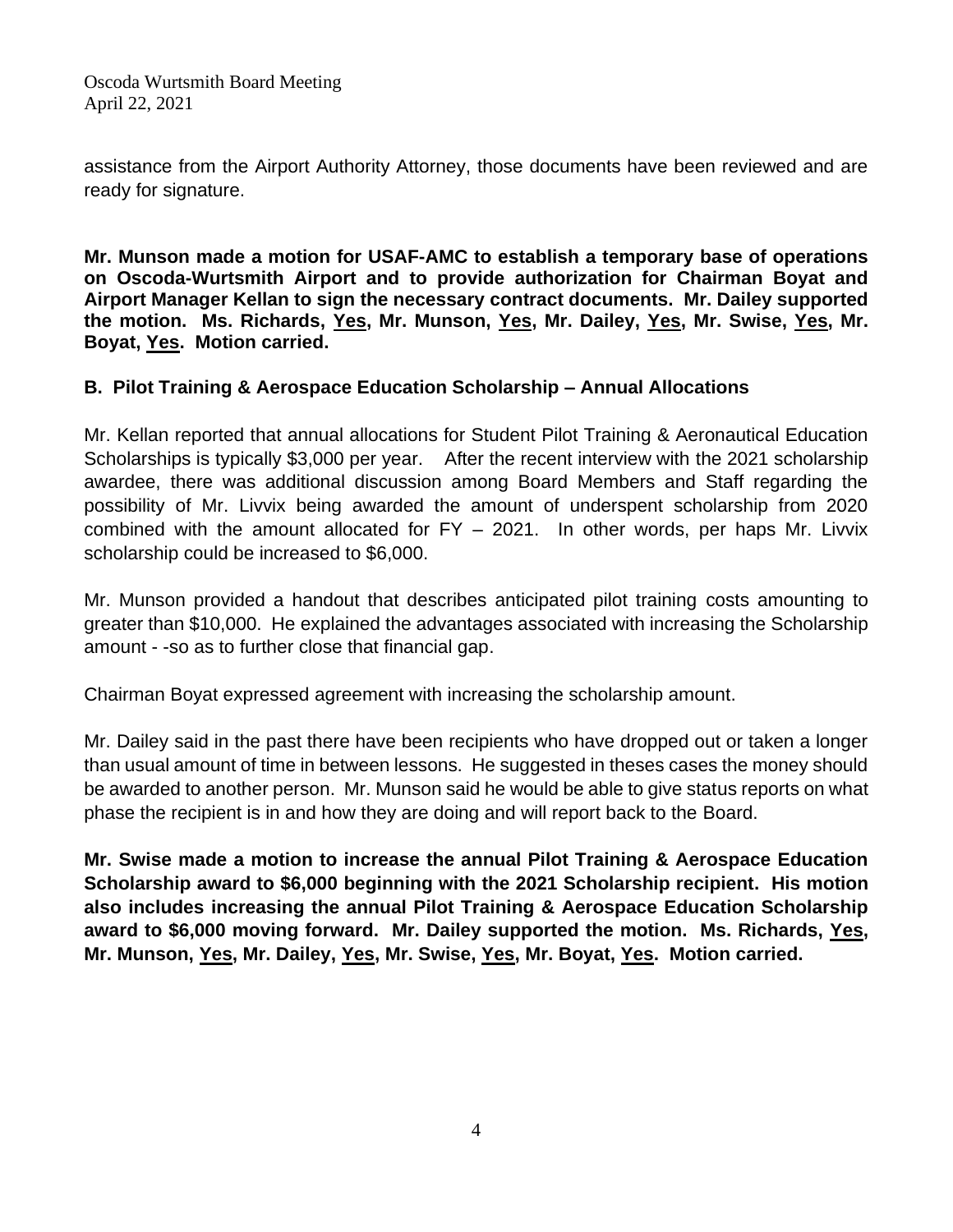# **VIII. Airport Manager Comments:**

# **A. FBO Cell No. 9 – Hangar Door Repairs**

Mr. Kellan reported that Building – Cell 9 is configured with two large door walls. One door wall is completely disabled. The second door wall is failing. During the November 2020 meeting, Staff provided engineering cost estimates for modifying Cell 9 by installing smaller door openings. That cost estimate exceeds \$250,000 per door. Staff was therefore asked to pursue grant funding for FBO hangar door reconfigurations or replacement costs. In response, an application has been submitted to the FAA - - seeking grant funding via the 'Military Airport Program' (MAP) . Mr. Kellan has estimated, the MAP application to be ' a long-shot' - - as only one grant will awarded nationally to a General Aviation airport this year. Additionally, even if the OWAA's application is selected, the funding will not be distributed until FY 2022. In the meantime, Cell 9 remains unavailable for storing aircraft.

Staff has recently solicited proposals from hangar door maintenance companies for performing hangar door inspections and developing plans for repair and rehabilitating Cell 9 doors in the as-built configuration. Two proposals have been received.

| Power Lift Hydraulic Doors | \$4,850.00 |
|----------------------------|------------|
| International Door, Inc.   | \$9,578.00 |

The price quote from Power Lift Hydraulic Door is within the Airport Manager's spending authorization limits. After discussion with Chairman Boyat, this hangar door evaluations project has been awarded to Power Lift Hydraulic Doors.

B. Taxiways Crack Sealing & Paint Markings

Mr. Kellan reported this project was deferred until this spring, although, the weather has not been cooperating. The project will involve taxiway closures. At the time of this meeting, the crack sealing and paint markings were scheduled for next week.

C. Kalitta Air Hangar 10 Construction

Mr. Kellan reminded the Airport Board that OWAA had hired a consultant to perform an Environmental Site Assessment (ESA) in preparation for Hangar 10 construction. A primary purpose of the ESA is to clearly identify and document any pre-existing contamination prior to use and occupancy by Kalitta Air. The ESA project includes preparation of a site-specific Due Care Plan in response to any contamination discovered on the site. In summary, the strategy is to limit soil disturbing activity as much as possible and keep all potentially contaminated materials on site.

That strategy includes crushing all removed concrete and then reutilizing that material as aggregate base on under the new hangar floor. Likewise, asphalt will be crushed and then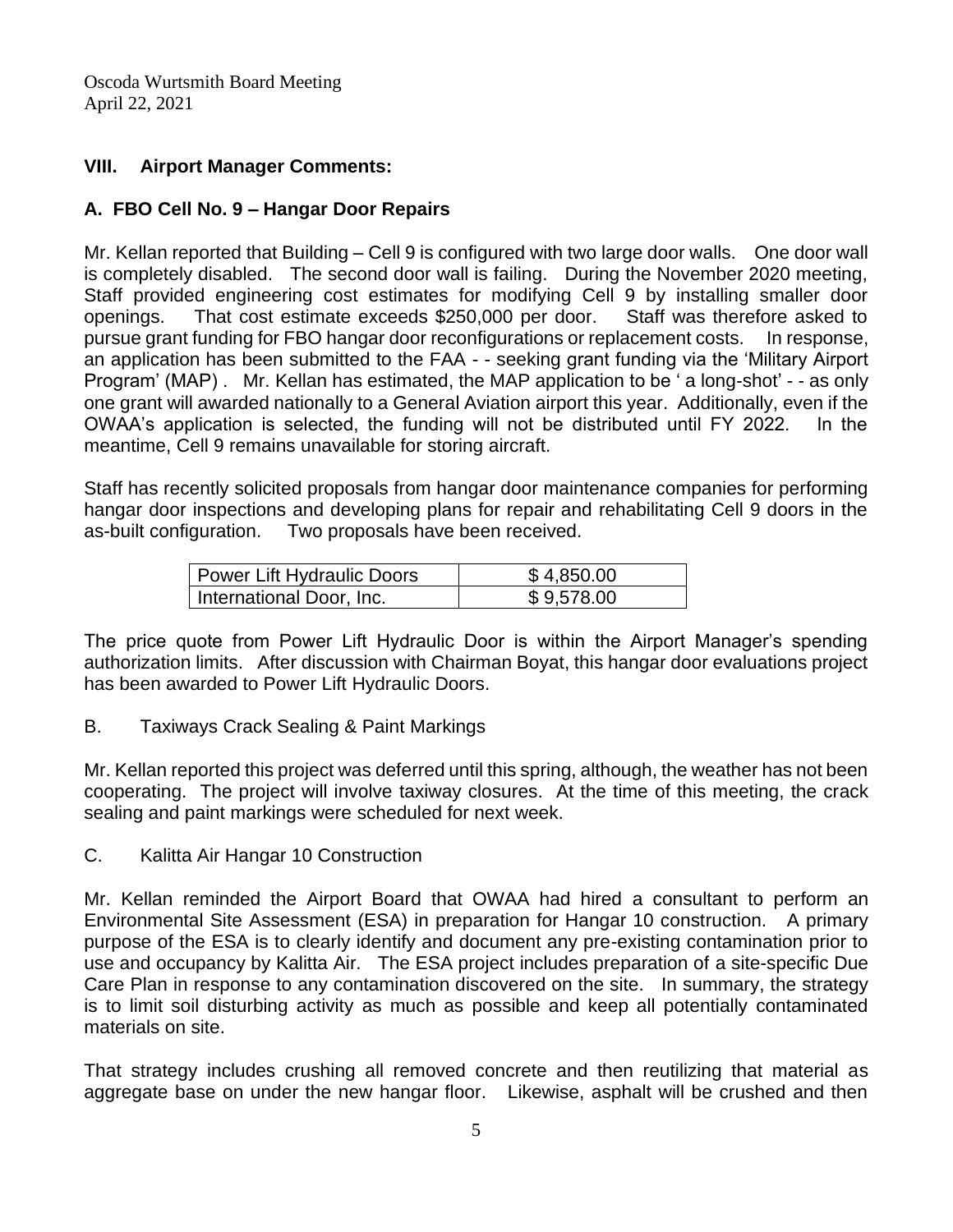reutilized as aggregate base material when constructing a nearby parking lot. In other words, the potentially contaminated materials are to be encapsulated under the hangar floor and parking lot pavement.

D. Michigan Launch Initiative

Mr. Kellan reported Michigan Aerospace Manufacturers Association has hired two consulting firms to assist with site development planning and to make application to the Commercial Space Division of the FAA for establishing a Launch Operations Site License on Oscoda-Wurtsmith Airport. Those consulting firms are BRPH and Kimley-Horn. Mr. Kellan reported that representatives of the consulting firms conducted a site visit during mid April. He also stated that the license application process is still expected to require a approximately 18 months for completion.

During the site visit, Mr. Kellan asked if there were any work assignments for the Airport Authority or other local agencies. The response was to initiate the process to obtain Department of Natural Resources land that is located along REA Road.

E. Timber Harvest

Mr. Kellan reported that Staff is soliciting competitive bid proposals to have timber removed from Airport properties. This initiative is being undertaken in an effort to remove trees from damaging airfield perimeter fencing.

F. Sports Car Club of America Events.

Mr. Kellan reported four events have been scheduled. The events are not scheduled during back-to-back weekends. .

G. Annual Auditing Services Bid

Mr. Kellan reported this Board request has not been initiated as of this date.

F. Air Force Plans For Expanding PFAS Capture and Treatment Facilities.

Mr. Kellan reported having informal conversation with representatives of the Air Force regarding plans to install additional extraction wells in order to expand the PFAS capture zone. The expansion areas are located along Perimeter Road - - up gradient County Road F-41 and Ken Ratliff Beach Park. It is Mr. Kellan's understanding that a formal site development plan will be forwarded for Airport Board approval consideration. .

IX. PUBLIC COMMENTS

None